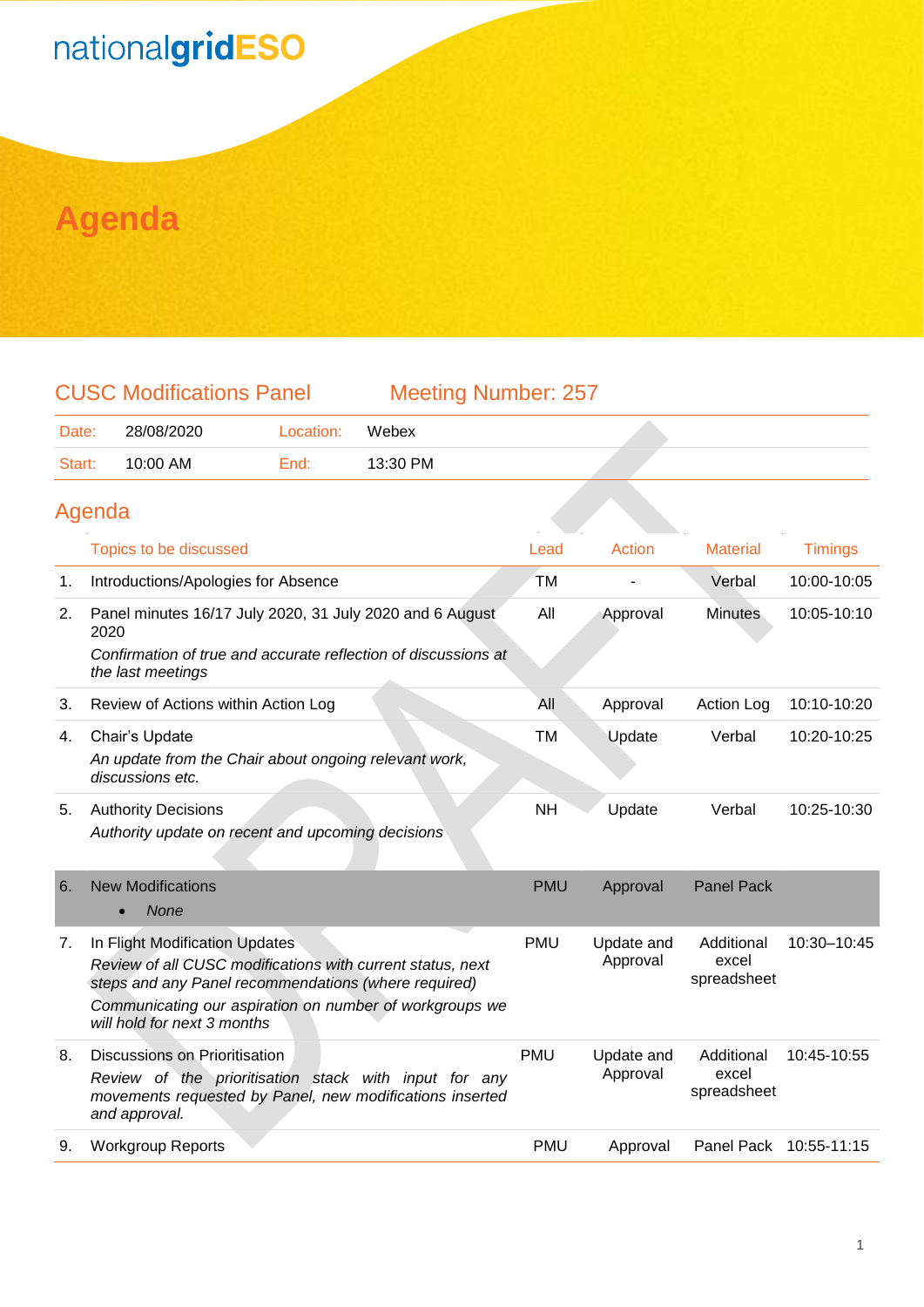## nationalgridESO

• *CMP343/340 – Transmission Demand Residual bandings and allocation for 1 April 2022* 

|                | implementation (TCR) (CMP343) and Consequential<br>changes for CMP343 (CMP340)                                                                                                                                                                                                                                                                                              |            |          |            |                 |
|----------------|-----------------------------------------------------------------------------------------------------------------------------------------------------------------------------------------------------------------------------------------------------------------------------------------------------------------------------------------------------------------------------|------------|----------|------------|-----------------|
|                | CMP335/336 - Transmission Demand Residual.<br>billing and consequential changes to CUSC<br>(CMP335/336)                                                                                                                                                                                                                                                                     |            |          |            |                 |
| 10. Break      |                                                                                                                                                                                                                                                                                                                                                                             |            |          |            | $11:15 - 11:30$ |
|                | 11. Draft Final Modification Reports                                                                                                                                                                                                                                                                                                                                        | <b>PMU</b> | Approval | Panel Pack | 11:30-11:50     |
|                | CMP342 - Clarification of VAT for Securities in the<br>CUSC'                                                                                                                                                                                                                                                                                                                |            |          |            |                 |
|                | 12. Standing Groups                                                                                                                                                                                                                                                                                                                                                         |            | Update   | Verbal     | 11:55-12:00     |
|                | Governance Standing group                                                                                                                                                                                                                                                                                                                                                   | GG         |          |            |                 |
| $\bullet$      | Transmission Charging Methodology Forum                                                                                                                                                                                                                                                                                                                                     | <b>JW</b>  |          |            |                 |
|                | Updates on all standing groups relevant to CUSC panel e.g.<br>potential for future governance changes or modifications                                                                                                                                                                                                                                                      |            |          |            |                 |
|                | 13. European Updates                                                                                                                                                                                                                                                                                                                                                        |            | Update   | Verbal     | 12:00-12:05     |
|                | European Code Development                                                                                                                                                                                                                                                                                                                                                   | <b>RF</b>  |          |            |                 |
|                | Joint European Stakeholder Group                                                                                                                                                                                                                                                                                                                                            | GG         |          |            |                 |
| modifications  | Updates on all European developments relevant to CUSC<br>panel e.g. potential for future governance changes or                                                                                                                                                                                                                                                              |            |          |            |                 |
| at             | 14. Update on other Industry Codes<br>Updates on all other areas e.g. Workgroups, general<br>updates relevant to CUSC e.g. cross code impacts<br>Note that Modification Tracker which shows current view of<br>CUSC, Grid Code, STC and SQSS Modifications is located<br>https://www.nationalgrideso.com/industry-<br>information/codes/connection-and-use-system-code-cusc | <b>ALL</b> | Update   | Verbal     | 12:05-12:10     |
|                | 15. Relevant Interruptions Claim Report<br>Due quarterly - January, April, July, October                                                                                                                                                                                                                                                                                    | <b>PMU</b> | Update   | Verbal     |                 |
| 16. Governance | <b>None</b>                                                                                                                                                                                                                                                                                                                                                                 | <b>PMU</b> | Update   | Verbal     |                 |
|                | 17. Horizon Scan (February, May, August, November)                                                                                                                                                                                                                                                                                                                          | <b>PMU</b> | Update   | Panel Pack | 12:10-12:15     |
| $\bullet$      | 18. Forward Plan Update (Customer Journey) (January, March,<br>May, July, September, November)<br>Updated Proposal Form (JG/KS)<br><b>EBGL Changes (SA)</b><br>Critical Friend Quarterly summary (PMU)                                                                                                                                                                      | <b>PMU</b> | Update   | Verbal     | 12:15-12:35     |
|                | 19. Update on Market Wide Half-Hourly Settlement (MHHS)<br>significant code review                                                                                                                                                                                                                                                                                          | JK         | Update   | Panel Pack | 12:35-13:00     |
| 20. AOB        | General discussion on impacts of coronavirus<br>outbreak (ALL)                                                                                                                                                                                                                                                                                                              | <b>TM</b>  | Update   | Verbal     | 13:00-13:15     |